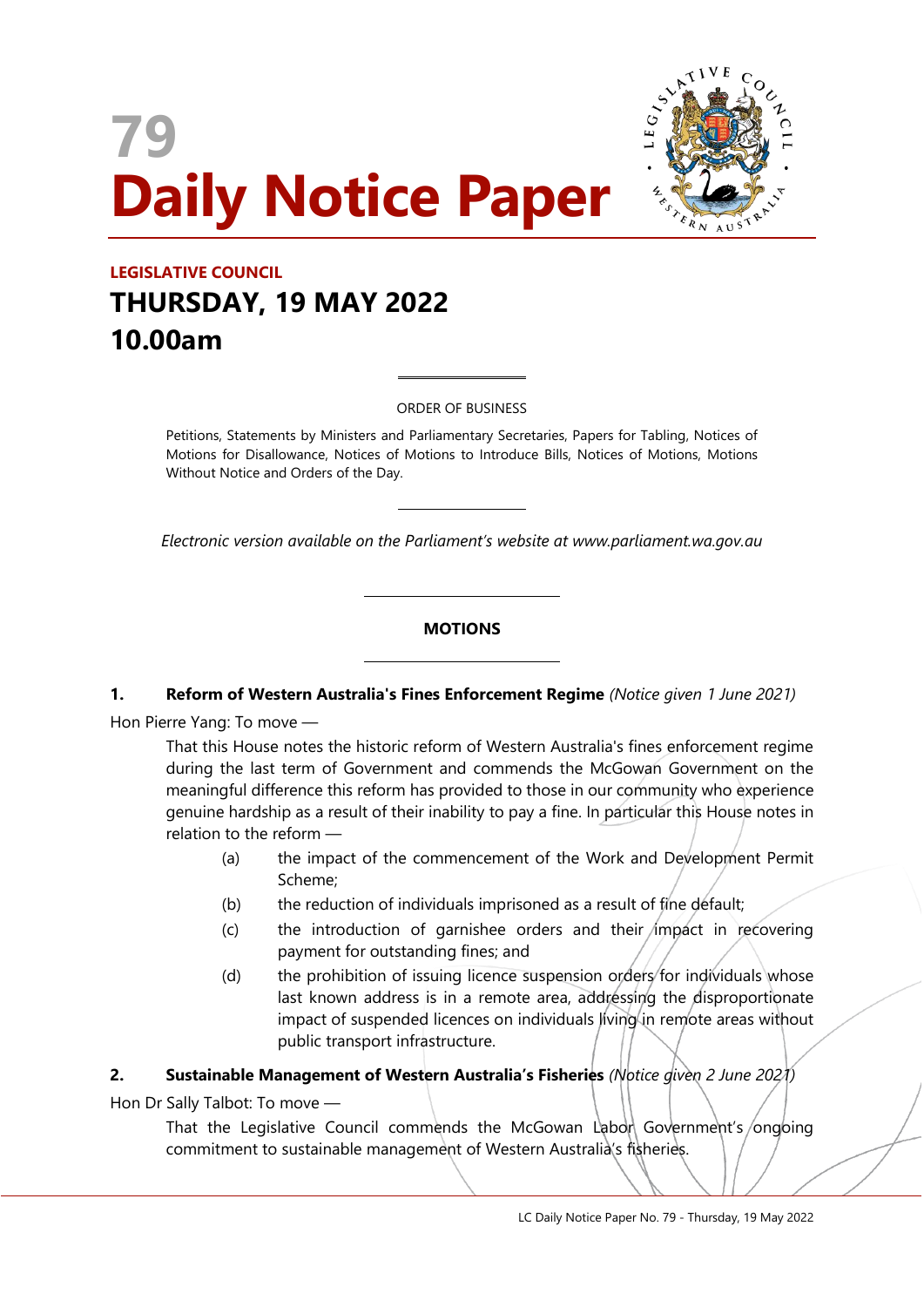#### **3. Innovation Voucher Program** *(Notice given 2 June 2021)*

Hon Dan Caddy: To move —

That this House notes the McGowan Government's commitment to foster innovation and grow entrepreneurship in Western Australia through the successful Innovation Voucher Program and by providing initial funding for start-ups and small businesses to commercialise their ideas and create jobs.

#### **4. McGowan Labor Government — Machinery of Government Changes** *(Notice given 3 June 2021)*

Hon Peter Collier: To move —

That this House expresses its concern with the McGowan Labor Government's machinery of government changes, in particular the establishment of the Department of Communities, in relation to, amongst other things —

- (a) the impact of the amalgamation of five departments into one with the Department of Communities upon some of Western Australia's most vulnerable people;
- (b) the issues surrounding a lack of leadership and direction within departments; and
- (c) the issues surrounding the duplication of Ministerial responsibility within amalgamated departments.

#### **5. Housing Concerns** *(Notice given 3 June 2021)*

Hon Steve Martin: To move —

That this House expresses its concern with issues within the Housing portfolio, in particular —

- (a) the unacceptable and rising level of homelessness throughout Western Australia;
- (b) the impact of COVID-19 on affordable housing; and
- (c) the shortage of rental housing throughout Western Australia and the shortfall in government provided housing.

#### **6. World Elder Abuse Awareness** *(Notice given 3 June 2021)*

Hon Rosetta Sahanna: To move —

That the Legislative Council notes the McGowan Government's ongoing efforts to combat elder abuse in Western Australia and recognise the importance of World Elder Abuse Awareness Day.

#### **7. Machinery of Government — Outcomes** *(Notice given 15 June 2021)*

Hon Dr Steve Thomas: To move —

That the Legislative Council calls on the Government to identify the costs, savings and outcomes of its Machinery of Government changes implemented on 1 July 2017.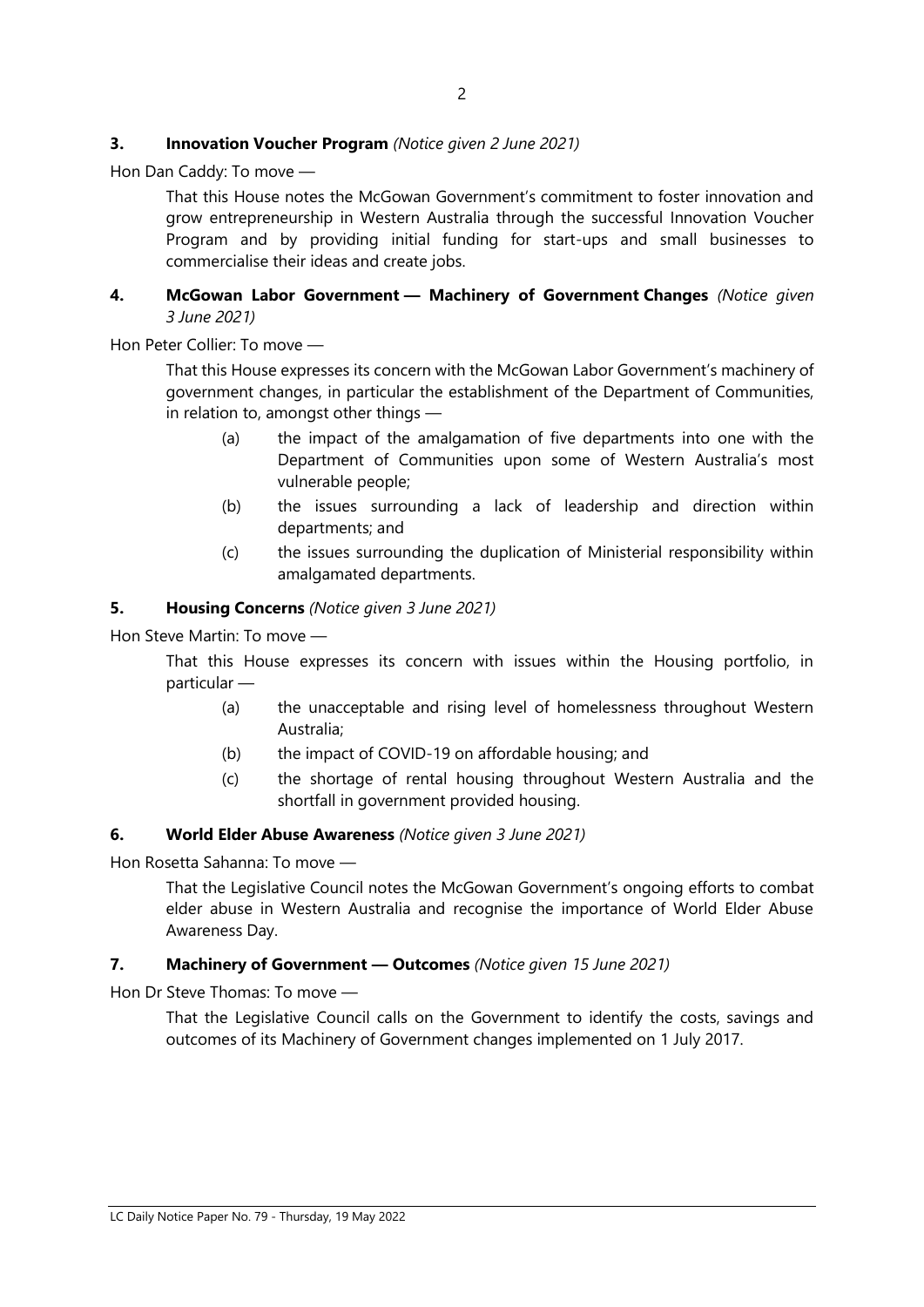# **8. Contribution of WA Police** *(Notice given 15 June 2021)*

Hon Peter Collier: To move —

That this House —

- (1) Recognises the valuable contribution of WA Police to the State.
- (2) Encourages the Labor Government to recognise the significant pressures on all areas of the police force due to factors including —
	- (a) COVID-19;
	- (b) substance abuse throughout the community;
	- (c) cost of living pressures for officers, particularly those serving in remote and regional areas of the State; and
	- (d) increased domestic violence cases,

and calls upon the Government to provide the appropriate salary and conditions accordingly.

### **9. Improved Seniors' Safety and Security Rebate** *(Notice given 16 June 2021)*

Hon Martin Pritchard: To move —

That the Legislative Council notes the McGowan Government's reinstatement of the improved seniors' Safety and Security Rebate and the impact that this \$16 million election commitment will have in ensuring that our seniors are protected and secure in their homes.

### **10. Human Rights of People with Disability** *(Notice given 17 June 2021)*

Hon Stephen Pratt: To move —

That the Legislative Council commends the McGowan Labor Government's ongoing commitment to individual and systemic advocacy in Western Australia in working to promote, protect and defend the human rights of people with disability.

# **11. Defence to the Presence of THC in a Driver** *(Notice given 22 June 2021)*

Hon Dr Brian Walker: To move —

That this House urges the McGowan Government to legislate to introduce a complete defence to the presence of THC in a driver's oral fluid or blood in circumstances where —

- (a) the driver has a valid doctor's prescription for a medicine containing THC;
- (a) the offence does not involve dangerous or reckless driving; and
- (b) an officer has not established driver impairment.

# **12. Corruption and Crime Commission — Access to Documents** *(Notice given 24 June 2021)*

Hon Nick Goiran: To move —

- (a) expresses its appreciation to the Members and staff responsible for the drafting, tabling and publishing of the  $61<sup>st</sup>$  report of the Standing Committee on Procedure and Privileges (Committee);
- (b) is concerned that good faith negotiations between the Committee and the Corruption and Crime Commission (CCC) ceased inexplicably;
- (c) notes that the Committee's audit reveals that 1,120 privileged documents were provided without parliamentary approval by the Government to the CCC;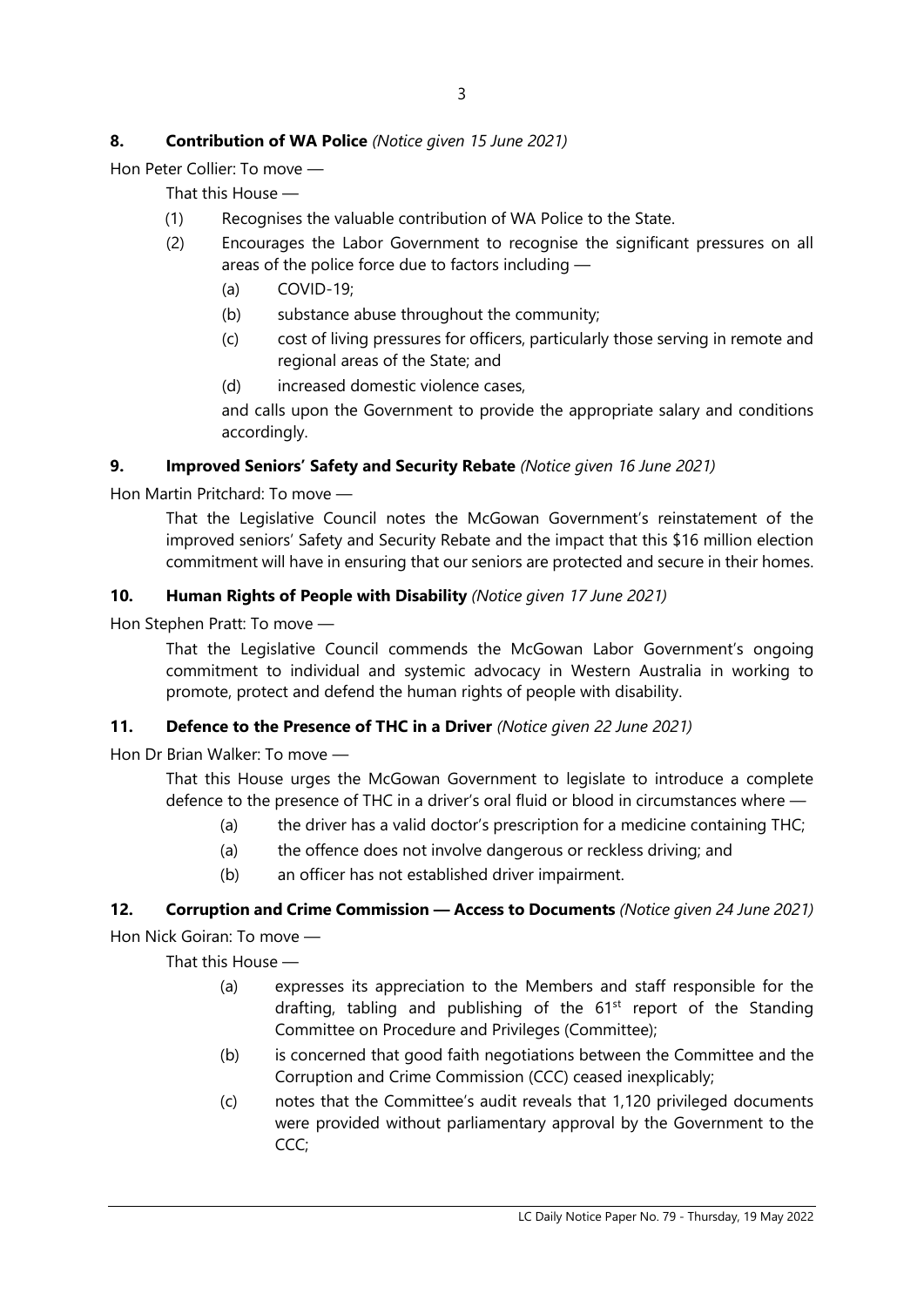- (d) reasserts that draft parliamentary speeches, motions and questions are subject to parliamentary privilege in the same way as confidential parliamentary committee material such as committee deliberations and draft report recommendations; and
- (e) encourages the CCC to avail itself forthwith of the opportunity to access the more than 450,000 non-privileged records.

# **13. Insurance Commission of Western Australia** *(Notice given 9 September 2021)*

Hon Nick Goiran: To move —

That this House —

- (1) Notes that the Insurance Commission of Western Australia (Commission)
	- (a) received \$665.4 million on 11 September 2020 as its share of the settlement of the Bell Group litigation settlement;
	- (b) were not involved in the preparation of the Premier's media release on 4 October 2020 which said that every residential household would from 1 November 2020 receive a one-off \$600 electricity bill credit "funded from the recent Bell Group settlement";
	- (c) paid approximately \$200 million to the Government in 2020-21 by way of tax equivalent payments on the Bell settlement sum; and
	- (d) have covered approximately \$292 million in costs arising from the Bell litigation leaving it with an after tax net sum of \$173 million.
- (2) Expresses its concern that the Premier
	- (a) misled Western Australians when he made his electricity credit announcement on 4 October 2020; and
	- (b) did not have the Bell settlement funds when the electricity bill credits were issued.
- (3) Reminds the Premier that the funding of the Bell Group litigation was derived from a WA Inc levy imposed on motorists.
- (4) Calls on the Premier to
	- (a) acknowledge that the Commission Board owe fiduciary duties;
	- (b) undertake not to interfere with the discharge of those duties; and
	- (c) table any reports he receives from the Commission under sections 28 or 29 of the *Insurance Commission of Western Australia Act 1986*.
- **14. Independent Review into the Department of Communities' policies and practices in the placement of children with harmful sexual behaviours in residential care settings** *(Notice given 12 October 2021)*

Hon Nick Goiran: To move —

- (1) Thanks the Commissioner for Children and Young People for his *Independent Review into the Department of Communities' policies and practices in the placement of children with harmful sexual behaviours in residential care settings*.
- (2) Notes with grave concern the Commissioner's damning findings which expose that —
	- (a) children raised their concerns, and these were not responded to in a timely manner;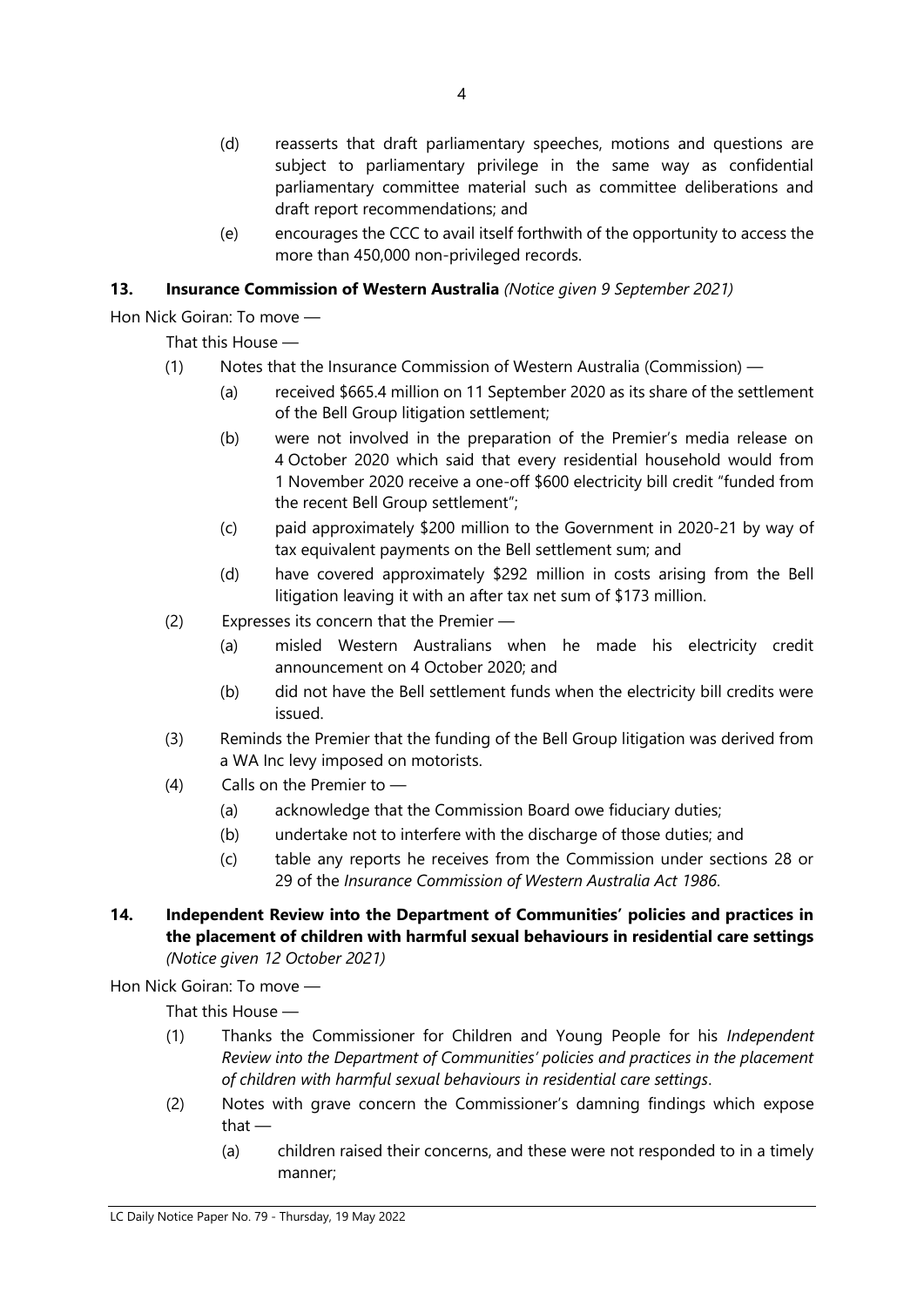- (b) the information and knowledge management systems of the Department are not fit for purpose and impede decision making for children and young people and organisational accountability;
- (c) the Department does not have a cohesive or effective framework or policy, practices or services to understand and respond to children and young people with harmful sexual behaviours;
- (d) the Department does not consistently ensure that high quality and safe care by well trained and supported staff and carers is provided to children and young people in the care of the CEO in residential care;
- (e) the Department's risk assessment and management strategies are not effective in consistently preventing, identifying and mitigating risks to children and young people in residential care; and
- (f) the Department's internal safeguards and review mechanisms do not contribute effectively to the safety of children and young people in residential care.
- (3) Calls on the Government to urgently provide a precise and time bound plan of how it proposes to address the Commissioner's findings and recommendations.

# **15. Amendment to Standing Orders — Removal of Prayers from Formal Business** *(Notice given 13 October 2021)*

Hon Sophia Moermond: To move —

That Standing Order 14(1) be amended by:

- (a) deleting item (a); and
- (b) renumbering the remaining items accordingly.

# **16. Elder Abuse** *(Notice given 15 February 2022)*

Hon Nick Goiran: To move —

- (a) reminds the McGowan Labor Government that its January 2017 election manifesto on responding to elder abuse promised that it would "expedite" amendments to the law surrounding enduring powers of attorney and guardianship;
- (b) notes that on 13 September 2017 the Legislative Council established, on the motion of the Opposition, the Select Committee into Elder Abuse;
- (c) reminds the Government that the Select Committee's  $24<sup>th</sup>$  recommendation in its 2018 Final Report called on it to "act as a matter of urgency";
- (d) notes that more than 5 years have passed since the election promise was made;
- (e) expresses its deep concern about the impact on victims of elder abuse given its prevalence in our State and reports of an increase during the pandemic; and
- (f) calls on the Government to apologise for breaking trust with the victims, the electors and the Parliament, and to make amends without any further delay.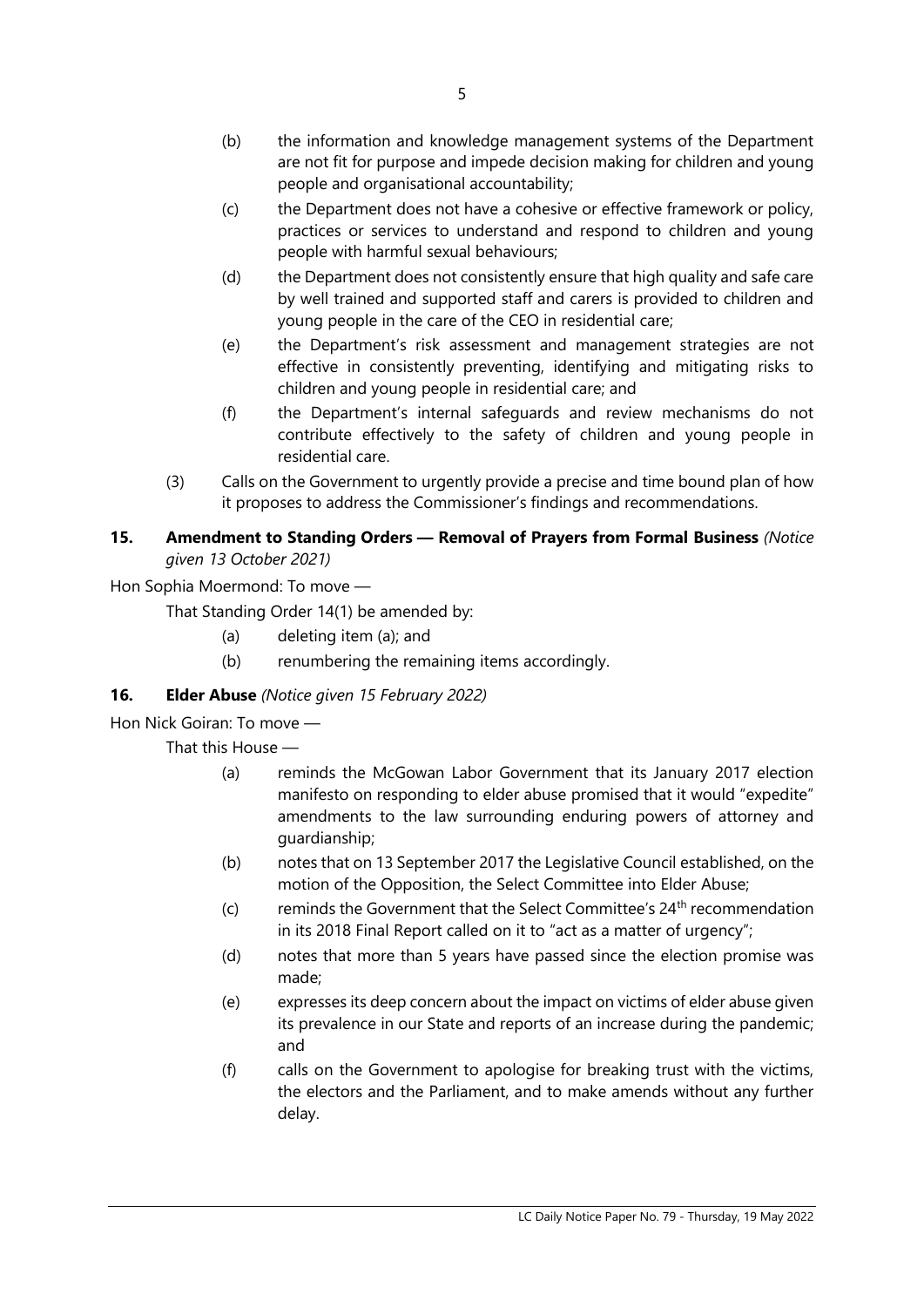#### **17. COVID-19 in 2022** *(Notice given 24 February 2022)*

Hon Dr Steve Thomas: To move —

That this House:

- (a) notes this State's lack of preparedness for the inevitable outbreak of COVID-19 in 2022 and the spread of the Omicron strain;
- (b) notes the constant changing of the State's COVID rules by the State Government, and that the lack of consistency is damaging to the business community in particular;
- (c) notes the lack of openness and accountability of the Government in making these changes, including not making the information used to make the decisions and thresholds and trigger points freely available;
- (d) notes that this arrogant willingness to keep the community in the dark is unnecessary and unjustified, as the vast majority of the community is mature enough to assess the situation rationally; and
- (e) calls on the McGowan Government to stop treating the Western Australian community with contempt, and provide them with consistent, clear and manageable rules for COVID and release all supporting data and information used to justify them and all thresholds for future actions.

#### **18. Government Budget Surpluses** *(Notice given 23 March 2022)*

Hon Dr Steve Thomas: To move —

- (1) Notes that
	- (a) the McGowan Government's prediction of \$15 billion in surpluses over five years looks to be an underestimate given the high iron ore price and high oil price;
	- (b) the McGowan Government has also reaped in hundreds of millions of dollars extra in local fees, charges and taxes, which has given it the highest revenues and largest budget surpluses in the history of Western Australia; and
	- (c) despite this record income the McGowan Government has failed to adequately deliver services to the people and businesses of this State, and that many of their Ministers have failed in their tasks.
- (2) Calls on the McGowan Government to use the massive wealth in the upcoming 2022-23 State Budget to improve its performance, and to deliver a real vision for the future of all the people of Western Australia, including those in the regions.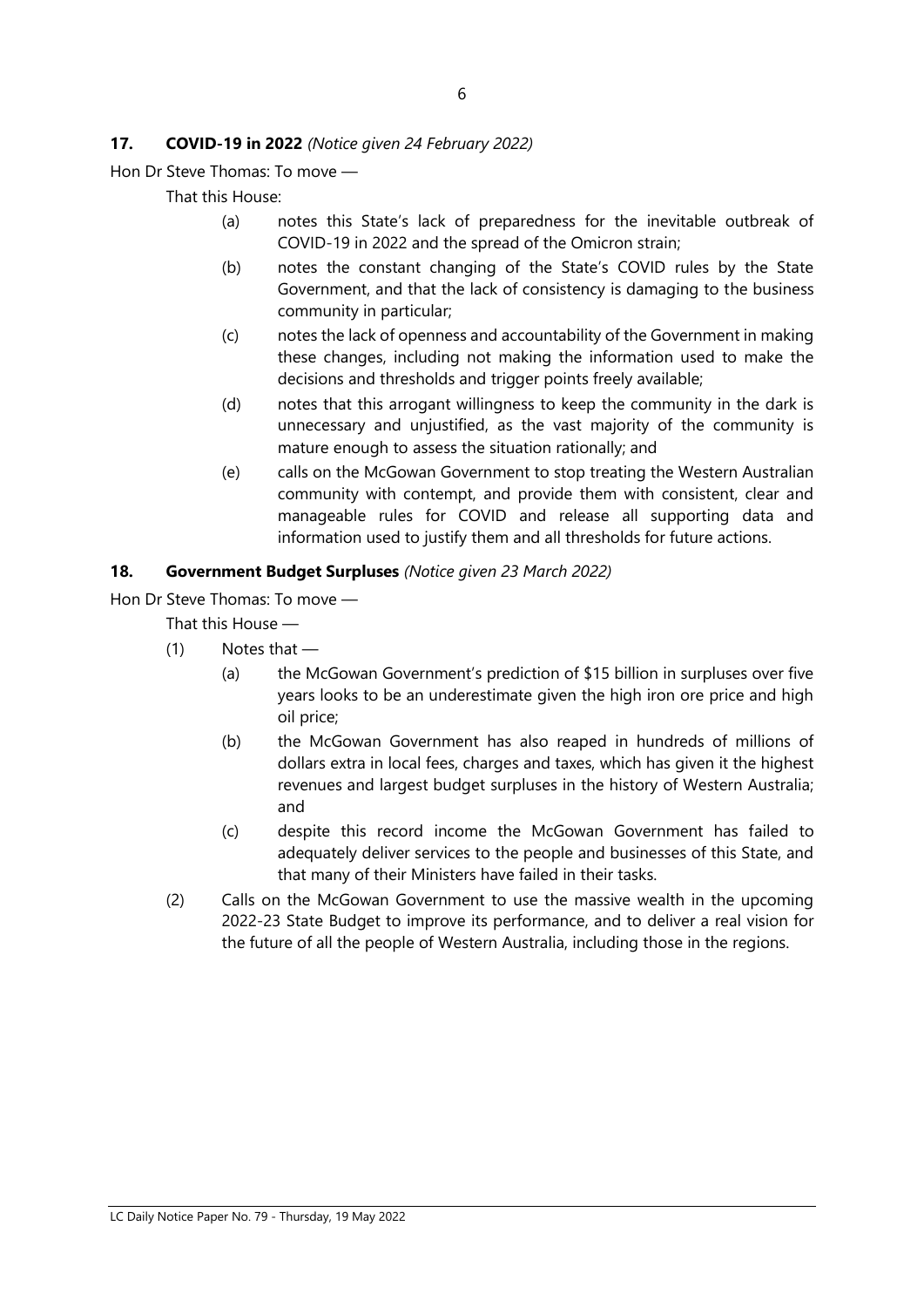# **19. Homelessness in Western Australia** *(Notice given 11 May 2022)*

Hon Sophia Moermond: To move —

That this House recognises that homelessness in Western Australia has reached alarming levels with around nine thousand people considered homeless on any given night of the week, and the McGowan Labor Government must do more to tackle the problem by —

- (a) urgently having independent analysis done on the changing scale and nature of homelessness across Western Australia taking into account the many social, economic and policy factors that impact on homelessness;
- (b) identifying policies and practices from all levels of government that have a bearing on delivering services to the homeless; and
- (c) drastically increasing financial aid to those organisations that work with the homeless so as they can expand their operations to help more Western Australian citizens.

### **20. Cost of Living** *(Notice given 12 May 2022)*

Hon Sophia Moermond: To move —

That this House acknowledges the incredible rise in the cost of living that has become a burden on everyday Australians, with rising fuel and grocery prices, record inflation, and an increase in transport and business costs and —

- (a) urges the McGowan Labor Government to consider all economic levers at its disposal to further ease cost of living pressures in Western Australia; and
- (b) also urges the Premier, in his role as Treasurer, to set up an investigation by his department to consider how a Universal Basic Income for all Western Australian residents could ensure that citizens are keeping up with everyday cost of living pressures and that no one in our State is living under the poverty line.

#### **21. Greyhound Racing** *(Notice given 17 May 2022)*

Hon Sophia Moermond: To move —

- (a) notes that the greyhound racing industry in Western Australia is a cruelty fuelled, so-called "sport", that is designed to profit off the immense suffering and pain of racing greyhounds;
- (b) further notes that the wellbeing, safety, and welfare of greyhounds is *not*  the number one priority of Greyhounds WA, instead it is only after corporate profits and government support to enrich themselves; and
- (c) calls on the government to immediately ban the archaic blood sport that is greyhound racing for good.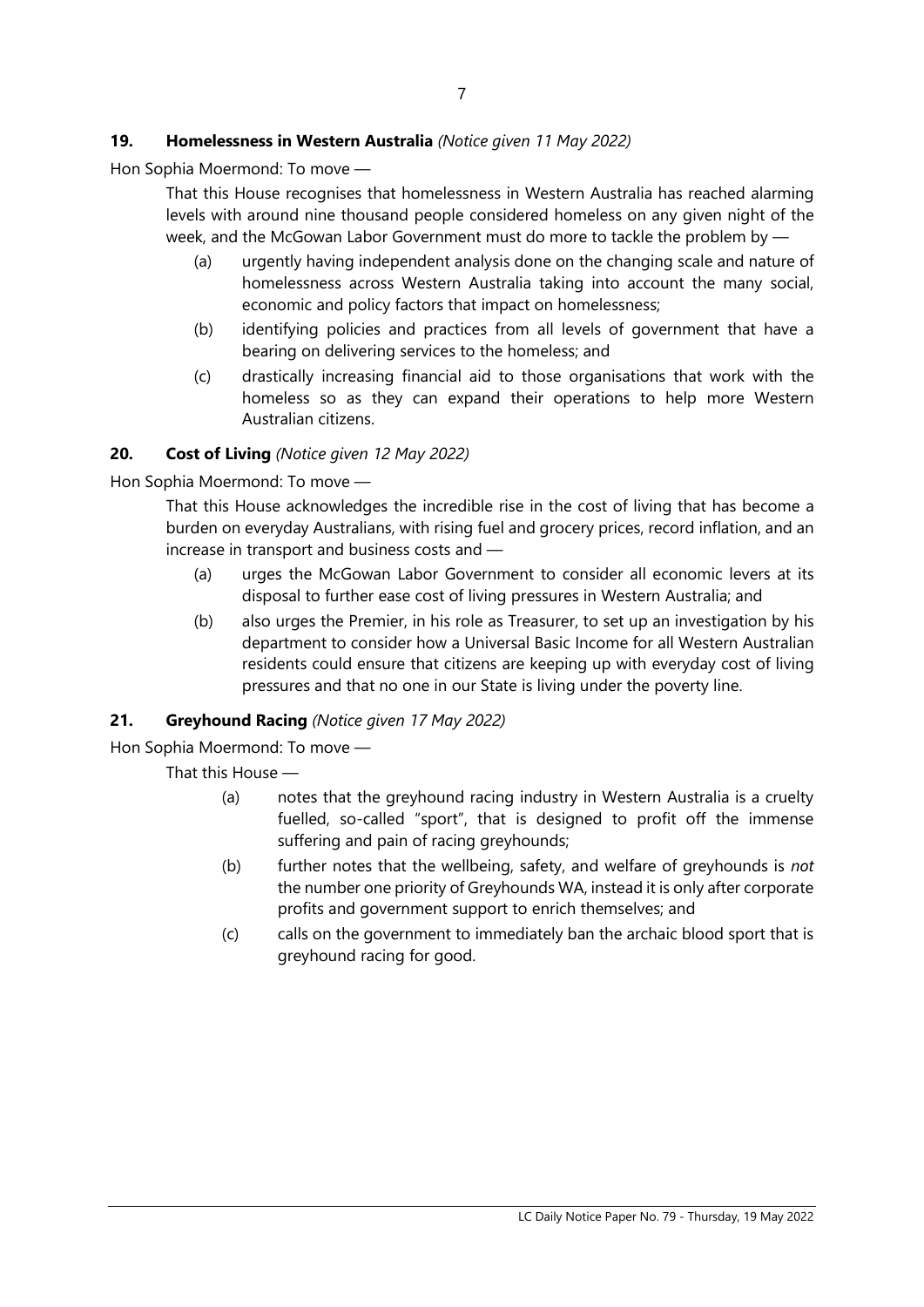# **ORDERS OF THE DAY**

# **1. City of Vincent Local Government Property Local Law 2021 — Disallowance**

 $\overline{a}$ 

 $\overline{a}$ 

Moved (SO 67(3)) 24 March 2022 on the motion of Hon Lorna Harper (Days remaining 8 after today (Indicative date — 17 August 2022))

That, pursuant to recommendation of the Joint Standing Committee on Delegated Legislation, the *City of Vincent Local Government Property Local Law 2021* published in the *Gazette* on 30 November 2021 and tabled in the Legislative Council on 7 December 2021 under the *Local Government Act 1995*, be and is hereby disallowed. (Tabled Paper 960).

#### **2. Estimates of Revenue and Expenditure — Consolidated Account Estimates 2022–2023** *(Notice given 12 May 2022) Minister for Emergency Services representing the Treasurer*

Debate adjourned Hon Colin de Grussa (18 May 2022) on the motion of the Minister for Emergency Services representing the Treasurer as follows —

That pursuant to Standing Order No. 69(1) the Legislative Council take note of Tabled Paper No. 1270A-D (2022–2023 Budget Statements), laid upon the Table of the House on 12 May 2022.

(Days remaining 7 after today – SO 69(2))

**3. Conservation and Land Management Amendment Bill 2021** *[LA 7–1] Minister for Emergency Services representing the Minister for Environment*

Second reading adjourned (Thursday, 24 June 2021).

**4. Transfer of Land Amendment Bill 2021** *[LA 16–1] Leader of the House representing the Minister for Lands*

Second reading continuation of remarks in reply Leader of the House 58 minutes (Wednesday, 18 May 2022).

**5. \*Fair Trading Amendment Bill 2021** *[LC 19–1] Minister for Emergency Services representing the Minister for Commerce*

Second reading adjourned (Wednesday, 23 June 2021).

*See Standing Committee on Uniform Legislation and Statutes Review Report No. 133 (Tabled 10 August 2021).*

*cf SNP 19 Issue 1 — 10 August 2021.*

**6. \*Statutes (Repeals and Minor Amendments) Bill 2021** *[LC 2–1] Parliamentary Secretary to the Attorney General*

Second reading adjourned (Thursday, 6 May 2021).

*See Standing Committee on Uniform Legislation and Statutes Review Report No. 135 (Tabled 31 August 2021).*

**7. Criminal Appeals Amendment Bill 2021** *[LA 35–1] Parliamentary Secretary to the Attorney General*

Second reading adjourned (Wednesday, 8 September 2021).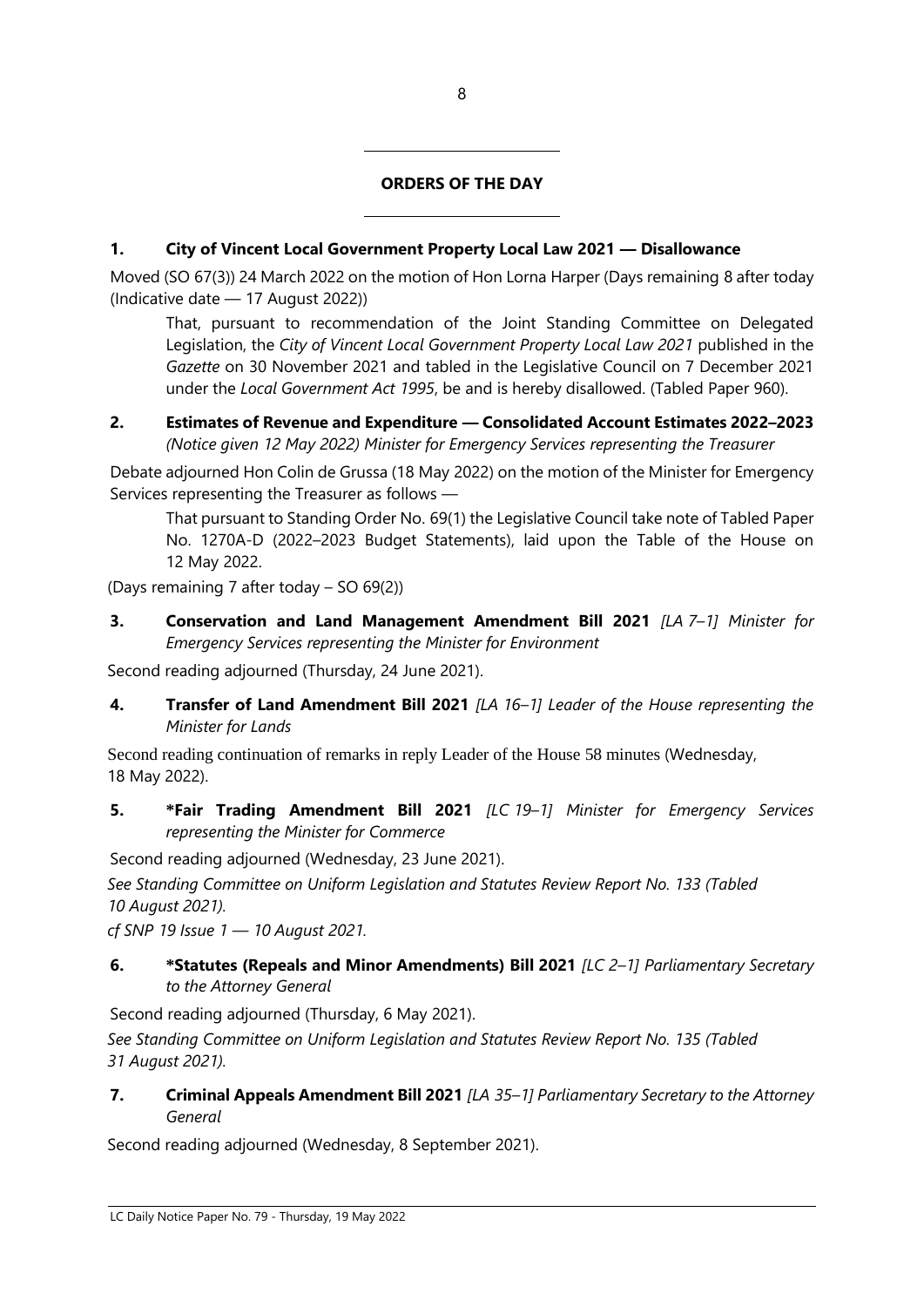**8. Civil Procedure (Representative Proceedings) Bill 2021** *[LA 37–1] Parliamentary Secretary to the Attorney General*

Second reading adjourned (Thursday, 28 October 2021).

**9. Forest Products Amendment Bill 2021** *[LA 50–1] Minister for Regional Development representing the Minister for Forestry*

Committee progress clause 2 (Thursday, 24 March 2022).

**10. Railway (METRONET) Amendment Bill 2022** *[LA 63–1] Leader of the House representing the Minister for Transport*

Second reading adjourned (Thursday, 24 March 2022).

**11. Soil and Land Conservation Amendment Bill 2021** *[LA 55–1] Minister for Agriculture and Food*

Second reading adjourned (Thursday, 24 March 2022).

**12. Parliamentary Commissioner Amendment (Reportable Conduct) Bill 2021** *[LA 61–1] Leader of the House representing the Minister for Child Protection*

Second reading adjourned (Thursday, 7 April 2022).

**13. Planning and Development Amendment Bill 2022** *[LA 69–1] Leader of the House representing the Minister for Planning*

Second reading adjourned (Thursday, 12 May 2022).

**14. Duties Amendment Bill 2022** *[LA 67–1] Minister for Emergency Services representing the Minister for Finance*

Second reading adjourned (Thursday, 12 May 2022).

**15. Standing Committee on Procedure and Privileges — Report 61 — Progress Report: Supreme Court proceedings and matters of privilege raised in the 40th Parliament** *(Tabled 13 May 2021)*

Consideration on the motion of Hon Simon O'Brien (Thursday, 13 May 2021) as follows —

That Recommendation 1 contained in Report 61 of the Standing Committee on Procedure and Privileges, *Progress Report: Supreme Court proceedings and matters of privilege raised in the 40th Parliament,* be adopted and agreed to.

*See Tabled Paper 191 (Tabled 13 May 2021).*

Recommendation 1 states —

A standing memorandum of understanding relating to the compulsory production of evidence and determinations as to material that is subject to parliamentary privilege be advanced between the Legislative Council and relevant investigative agencies, in accordance with the resolution of the Legislative Council of 5 September 2019.

**16. Standing Committee on Procedure and Privileges — Report 61 — Progress Report: Supreme Court proceedings and matters of privilege raised in the 40th Parliament** *(Tabled 13 May 2021)*

Consideration on the motion of Hon Simon O'Brien (Thursday, 13 May 2021) as follows —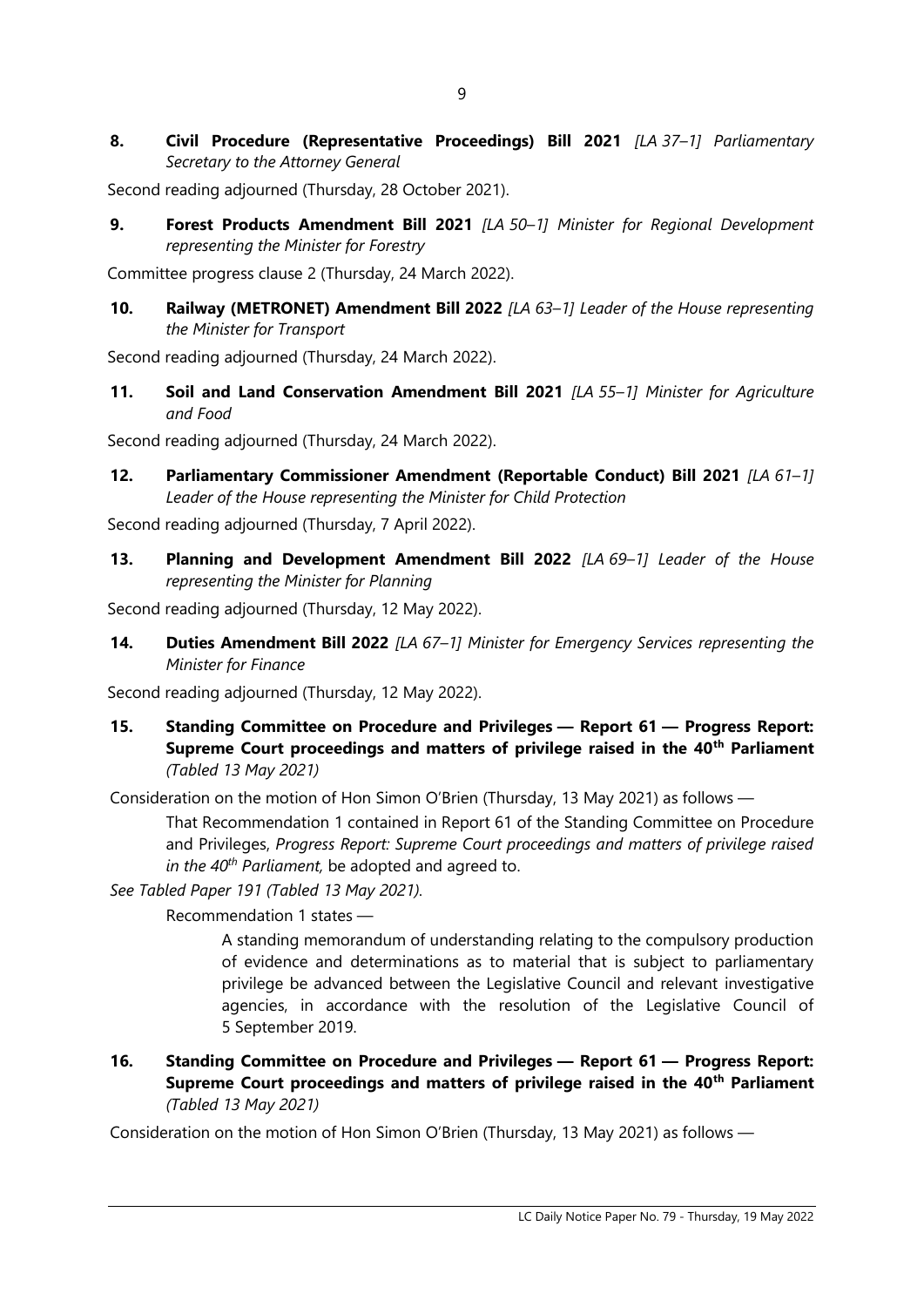That Recommendation 2 contained in Report 61 of the Standing Committee on Procedure and Privileges, *Progress Report: Supreme Court proceedings and matters of privilege raised in the 40th Parliament,* be adopted and agreed to.

*See Tabled Paper 191 (Tabled 13 May 2021).*

Recommendation 2 states —

The Committee recommends that the following matters be re-referred to the Procedure and Privileges Committee for inquiry and report:

In relation to the refusal by Ms Emily Roper, the Acting Director General of the Department of the Premier and Cabinet, to comply with a summons to attend and produce documents at 9.00am on Friday, 9 August 2019, issued by the Legislative Council Standing Committee on Procedure and Privileges, and the events leading up to that non-compliance:

- (1) Did Ms Emily Roper, or any other person or body, commit a contempt of the Legislative Council or any breach of its privileges?
- (2) If the Committee so finds that any contempt of the Legislative Council has been committed, or that any of the privileges of the Legislative Council have been breached, then what penalty, if any, should the Legislative Council impose for each contempt or breach?
- **17. Standing Committee on Procedure and Privileges — Report 61 — Progress Report: Supreme Court proceedings and matters of privilege raised in the 40th Parliament** *(Tabled 13 May 2021)*

Consideration on the motion of Hon Simon O'Brien (Thursday, 13 May 2021) as follows —

That Recommendation 3 contained in Report 61 of the Standing Committee on Procedure and Privileges, *Progress Report: Supreme Court proceedings and matters of privilege raised in the 40th Parliament,* be adopted and agreed to.

*See Tabled Paper 191 (Tabled 13 May 2021).*

Recommendation 3 states —

The Committee recommends that the following matters be re-referred to the Procedure and Privileges Committee for inquiry and report:

In relation to the actions of Mr Darren Foster, the Director General of the Department of the Premier and Cabinet, in producing documents to the Corruption and Crime Commission relating to former Members of the Legislative Council without following a procedure that the Legislative Council or the Legislative Council Standing Committee on Procedure and Privileges had authorised for determining issues of parliamentary privilege:

- (1) Did Mr Darren Foster, or any other person or body, commit a contempt of the Legislative Council or any breach of its privileges?
- (2) If the Committee so finds that any contempt of the Legislative Council has been committed, or that any of the privileges of the Legislative Council have been breached, then what penalty, if any, should the Legislative Council impose for each contempt or breach?

# **18. Misuse of Drugs Amendment Bill 2021** *[LC 23–1] Hon Dr Brian Walker*

Second reading adjourned (Thursday, 3 June 2021).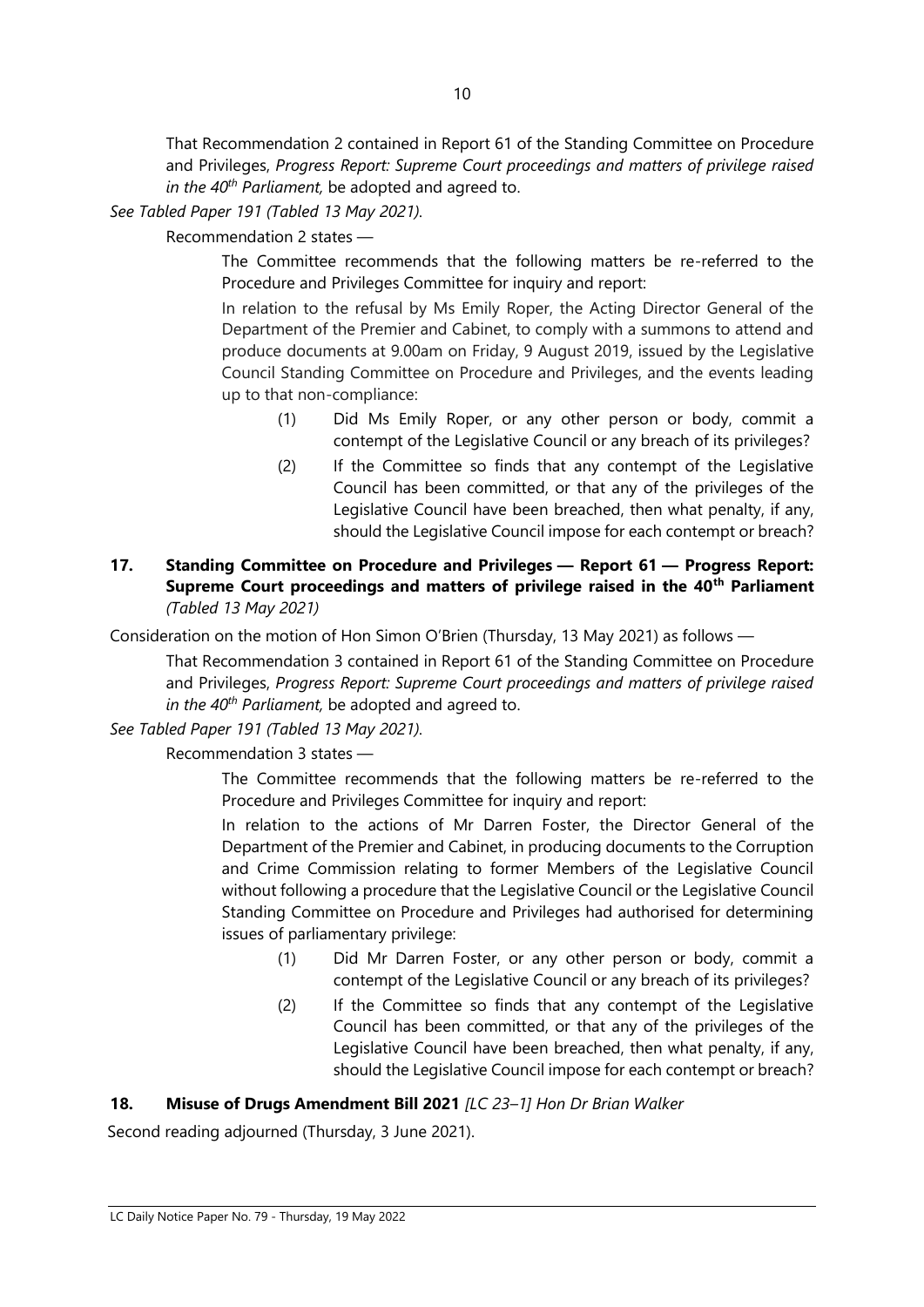# **19. Climate Change and Greenhouse Gas Emissions Reduction Bill 2021** *[LC 48–1] Hon Dr Brad Pettitt*

Second reading adjourned (Thursday, 14 October 2021).

# **20. Retail Trading Hours Amendment Bill 2021** *[LC 62–1] Hon Wilson Tucker*

Second reading adjourned (Thursday, 16 December 2021).

### **21. Investment in Digital Inclusion** *(Moved 16 December 2021)*

Resumption of debate adjourned (Thursday, 16 December 2021), on the motion of Hon Wilson Tucker as follows —

That this House:

- (a) recognises the benefits of digital inclusion, particularly in remote and regional areas of Western Australia;
- (b) notes that despite the rollout of the NBN, many regional Western Australians still lack network access and remain effectively digitally excluded; and
- (c) calls on the State Government to increase investment in initiatives to improve network access and digital inclusion for regional Western Australia.

*Total time remaining on motion — 7 mins.*

## **22. St Patrick's Day** *(Moved 17 March 2022)*

Resumption of debate adjourned (Thursday, 17 March 2022), on the motion of Hon Dr Brian Walker as follows —

Noting that today is St Patrick's Day, this House encourages all those celebrating to enthusiastically embrace the pot at the end of the rainbow.

*Total time remaining on motion — 57 mins.*

# **BILLS REFERRED TO COMMITTEES**

 $\overline{a}$ 

 $\overline{a}$ 

**1. Health and Disability Services (Complaints) Amendment Bill 2021** *[LA 60–2] Leader of the House representing the Minister for Health* 

Now stands referred to the Standing Committee on Uniform Legislation and Statutes Review. (SO 126 applies until 2 July 2022).

Second reading adjourned (Wednesday, 18 May 2022).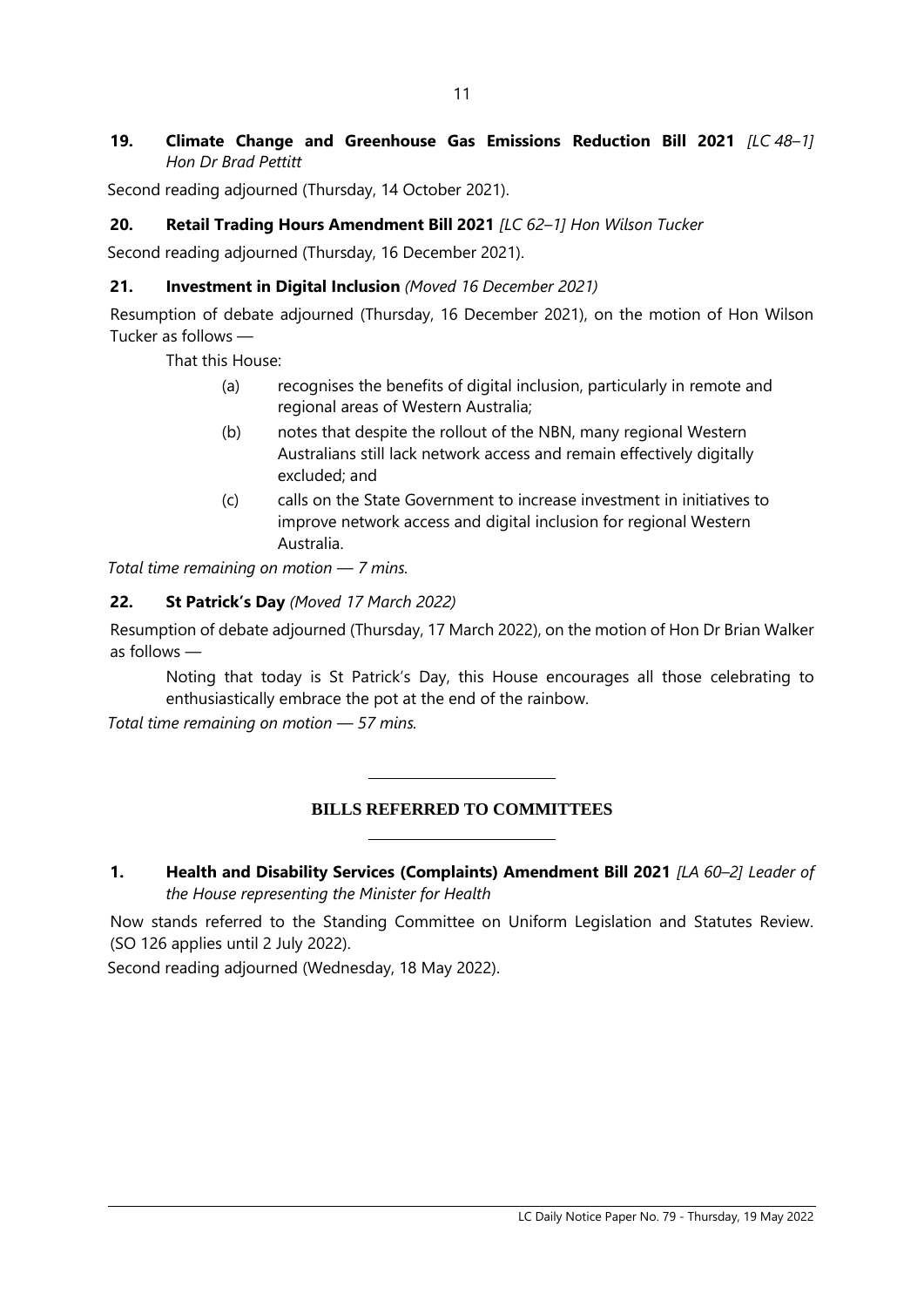# **SELECT COMMITTEES**

# **1. Select Committee into Cannabis and Hemp** *(Established 13 October 2021)*

 $\overline{a}$ 

 $\overline{a}$ 

 $\overline{a}$ 

 $\overline{a}$ 

On the motion of Hon Dr Brian Walker as follows —

- (1) A Select Committee to be known as the Cannabis and Hemp Select Committee is established.
- (2) The Select Committee is to inquire into and report on the potential to amend the current legislation and regulations which apply to cannabis and hemp in Western Australia, with particular reference to —
	- (a) the current barriers to pharmaceutical nutraceutical use of cannabinoid products;
	- (b) medicinal cannabis, its prescription, availability and affordability; and
	- (c) the potential benefits and risks of permitting industrial hemp for human consumption.
- (3) The Select Committee shall consist of five members, namely: Hon Dr Brian Walker (Chair); Hon Matthew Swinbourn (Deputy Chair); Hon Jackie Jarvis; Hon Lorna Harper and Hon James Hayward.
- (4) The Select Committee may table interim reports, and is to table its final report by no later than 12 months after the committee has been established.

# **COMMITTEE INITIATED INQUIRIES**

#### **1. Standing Committee on Public Administration — Terms of Reference: Inquiry into the delivery of ambulance services in Western Australia** *(Notice given 22 June 2021)*

Resolution of the Committee on 17 June 2021 to commence an Inquiry into the delivery of ambulance services in Western Australia with the following terms of reference —

- (a) how 000 ambulance calls are received, assessed, prioritised and despatched in the metropolitan area and in the regions;
- (b) the efficiency and adequacy of the service delivery model of ambulance services in metropolitan and regional areas of Western Australia;
- (c) whether alternative service delivery models in other jurisdictions would better meet the needs of the community; and
- (d) any other matters considered relevant by the Committee.

The Committee intends to table its report by March 2022.

*Reporting date extended by resolution of the Committee to the end of May 2022. See Tabled paper 1172.*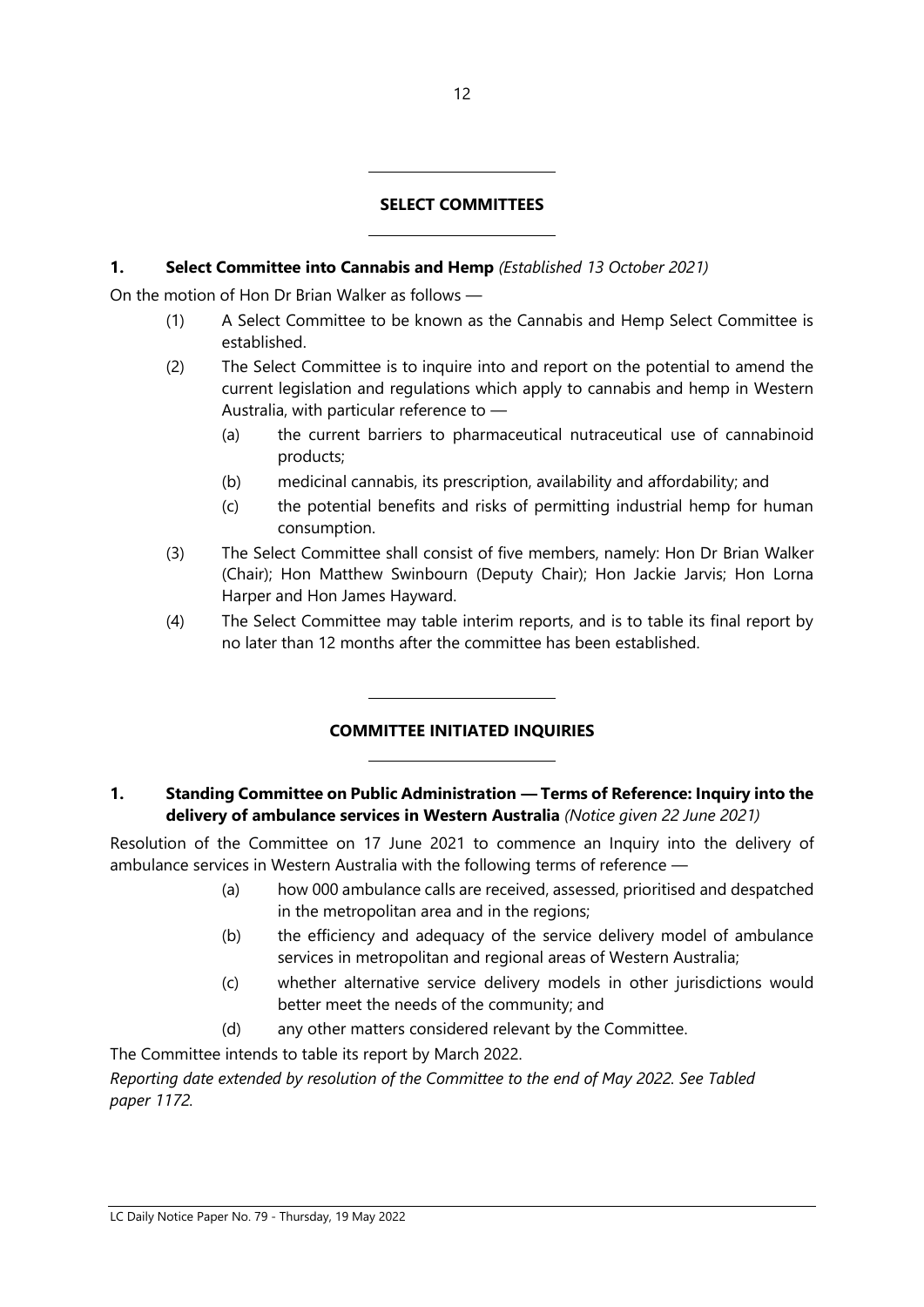Resolution of the Committee on 17 November 2021 to commence an Inquiry into the financial administration of homelessness services in Western Australia with particular focus on —

- (a) the current funding and delivery of services;
- (b) 'All Paths Lead to a Home', Western Australia's 10-Year Strategy on Homelessness 2020-2030;
- (c) existing data systems and how data informs service delivery; and
- (d) any other related matter.

*Pursuant to Standing Order 163, Hon Steve Martin is substituted for Hon Nick Goiran and Hon Dan Caddy is substituted for Hon Samantha Rowe for the duration of this inquiry.*

# **3. Joint Standing Committee on the Corruption and Crime Commission — Terms of Reference: Inquiry into What happens next? Beyond a finding of serious misconduct** *(Notice given 24 March 2022)*

Resolution of the Committee on 23 March 2022 to commence an inquiry entitled What happens next? Beyond a finding of serious misconduct with the following terms of reference —

The Committee will inquire into what happens after a public officer is found to have engaged in serious misconduct including —

- (a) disciplinary and other sanctions imposed by departments, local government, the Western;
- (b) unexplained wealth and criminal benefits proceedings initiated by the Corruption and Crime Commission;
- (c) criminal prosecutions arising from serious misconduct investigations including prosecuting arrangements, challenges and outcomes;
- (d) the roles of the Corruption and Crime Commission, Public Sector Commission, departments, local government, the Western Australia Police Force and other authorities in taking action, oversighting and/or reporting the above outcomes; and
- (e) measures to improve the effectiveness, transparency and/or oversight of the above.

The Committee will report by 30 November 2023.

**4. Joint Standing Committee on the Commissioner for Children and Young People — Terms of Reference: Inquiry into the most effective ways for Western Australia to address food insecurity for children and young people affected by poverty** *(Notice given 7 April 2022)*

Resolution of the Committee on 6 April 2022 to commence an inquiry into the most effective ways for Western Australia to address food insecurity for children and young people affected by poverty with the following terms of reference —

The Committee will consider —

- (1) The impact of poor nutrition on children and young people and the extent of the problem in Western Australia.
- (2) Challenges for children and young people in accessing enough nutritious food.
- (3) The extent to which food relief: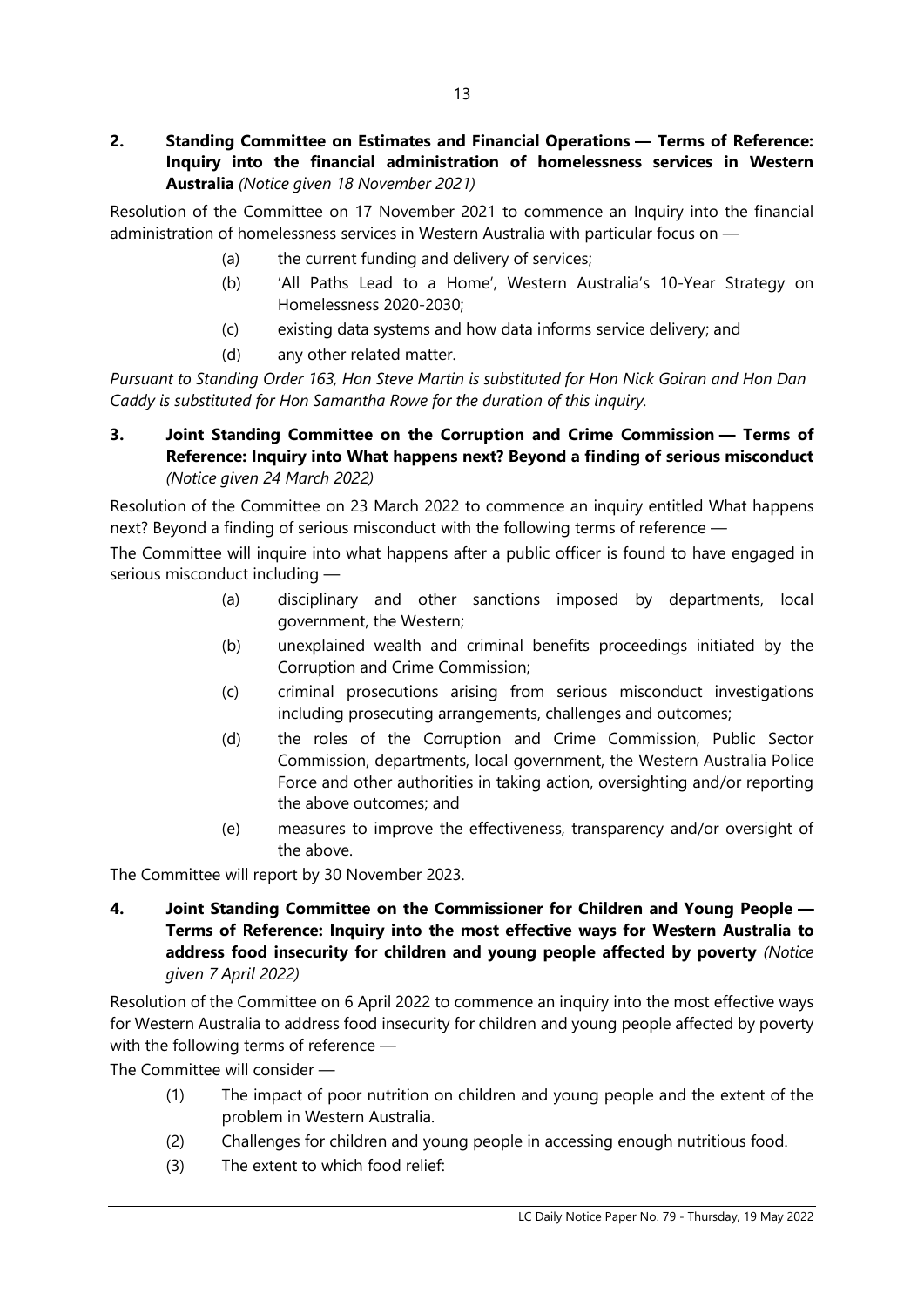- (a) is currently accessed by children and young people, including at school and in early childhood education and care settings; and
- (b) is effective.
- (4) The extent to which food literacy programs aimed at children and young people and/or their parents/carers:
	- (a) Are currently accessed; and
	- (b) Are effective
- (5) Government-funded school lunch programs.

 $\overline{a}$ 

 $\overline{a}$ 

- (6) Any other existing or potential initiatives.
- (7) Western Australia's obligations and responsibilities to monitor and address food insecurity as an aspect of child wellbeing.

The Committee is particularly keen to hear about experiences of Aboriginal and Torres Strait Islander children and the children of refugees and newly arrived migrants.

The Committee will report by 30 April 2023.

# **CONSIDERATION OF COMMITTEE REPORTS**

**1. Joint Standing Committee on the Corruption and Crime Commission — Report No. 2 — If not the CCC … then where? An examination of the Corruption and Crime Commission's oversight of excessive use of force allegations against members of the WA Police Force** *(Tabled 9 September 2021)*

Continuation of remarks Hon Pierre Yang — 4 mins (Wednesday, 11 May 2022) on the motion of Hon Dr Steve Thomas that the report be noted.

*See Tabled paper 537.*

*Time remaining on motion — 49 mins.*

*Standing Order 110(2A) and (2B) applied — 13 October 2021, 17 November 2021, 23 February 2022. Government Response Tabled 30 November 2021 (Tabled Paper 913)*.

**2. Joint Standing Committee on the Corruption and Crime Commission — Report No. 3 — 'A GOOD YEAR'. The work of the Parliamentary Inspector of the Corruption and Crime Commission** *(Tabled 24 February 2022)*

Consideration. *See Tabled paper 1085.*

**3. Joint Standing Committee on the Commissioner for Children and Young People — Report No. 2 — Report Review 2020-21: Examination of selected reports by the Commissioner for Children and Young People** *(Tabled 18 November 2021)*

Continuation of remarks Hon Pierre Yang — 5 mins (Wednesday, 16 March 2022) on the motion of Hon Jackie Jarvis that the report be noted.

*See Tabled paper 895.*

*Time remaining on motion — 3 hours. Standing Order 110(2A) and (2B) applied — 16 March 2022.*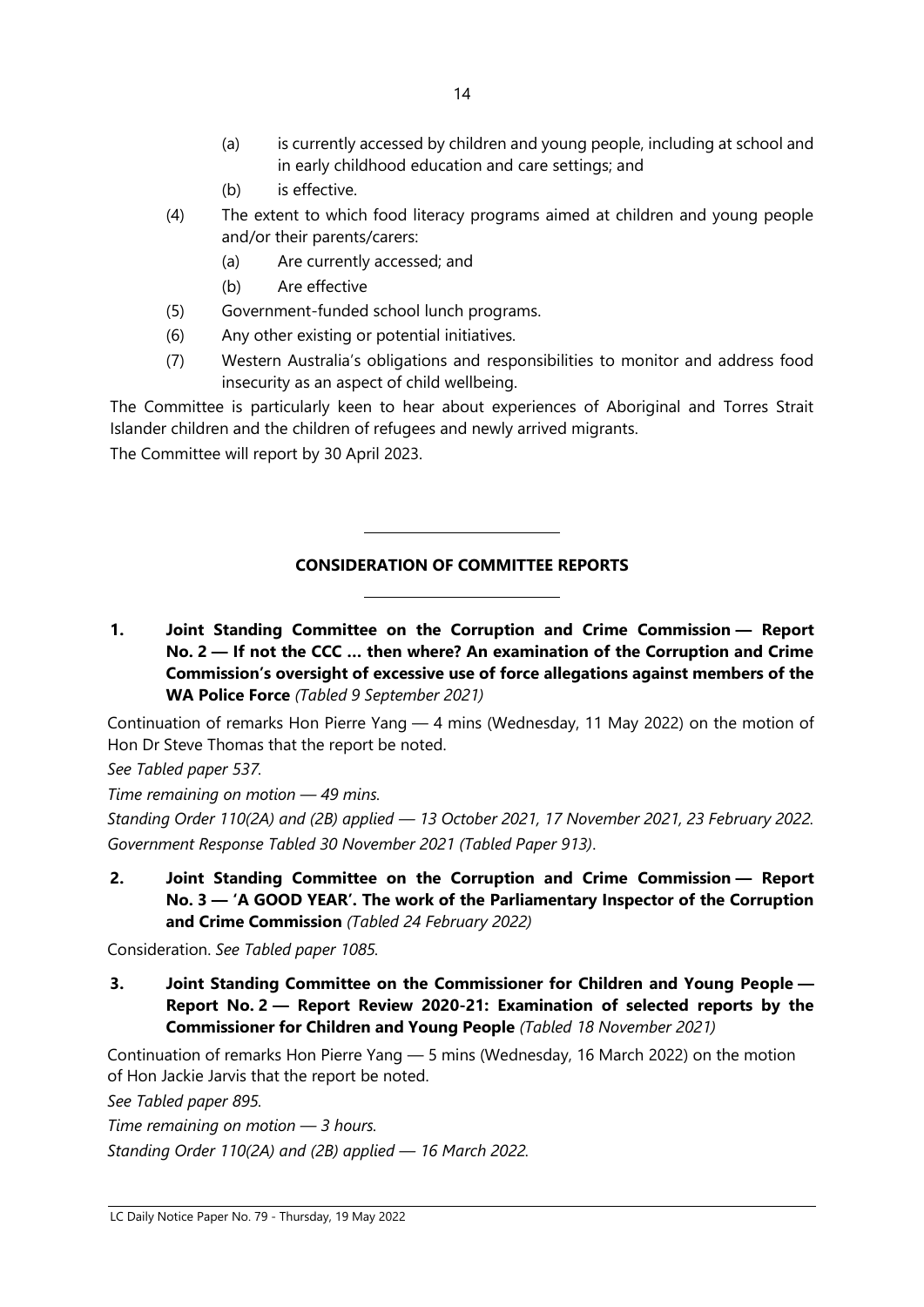**4. Joint Standing Committee on the Commissioner for Children and Young People — Report No. 3 — The merits of appointing a commissioner for Aboriginal children and young people** *(Tabled 18 November 2021)*

Continuation of remarks Hon Jackie Jarvis — 5 mins (Wednesday, 23 March 2022) on the motion of Hon Neil Thomson that the report be noted.

*See Tabled paper 896.*

*Time remaining on motion — 3 hours.*

*Standing Order 110(2A) and (2B) applied — 23 March 2022. Government Response Tabled 16 March 2022 (Tabled Paper 1133)*.

**5. Joint Standing Committee on the Corruption and Crime Commission — Report No. 4 — The definition of 'public officer' in the Corruption, Crime and Misconduct Act 2003** *(Tabled 24 March 2022)*

Consideration. *See Tabled paper 1175.*

**6. Joint Standing Committee on the Corruption and Crime Commission — Report No. 5 — Police power of arrest — Parliamentary Inspector's report** *(Tabled 24 March 2022)*

Consideration. *See Tabled paper 1176.*

**7. Joint Standing Committee on the Corruption and Crime Commission — Report No. 6 — The Corruption and Crime Commission's unexplained wealth function — The review by the Honourable Peter Martino** *(Tabled 24 March 2022)*

Consideration. *See Tabled paper 1177.*

**8. Standing Committee on Environment and Public Affairs — Report No. 58 — Overview of Petitions (2 June 2021 to 2 December 2021)** *(Tabled 24 March 2022)*

Consideration. *See Tabled paper 1178.*

**9. Standing Committee on Estimates and Financial Operations — Report No. 85 — Consideration of the 2021-22 Budget Estimates** *(Tabled 30 November 2021)*

Resumption of debate (Wednesday, 6 April 2022) on the motion of Hon Peter Collier that the report be noted.

*See Tabled paper 937.*

*Time remaining on motion — 3 hours.*

*Standing Order 110(2A) and (2B) applied — 6 April 2022.*

*Government Response Tabled 15 February 2022 (Tabled Paper 1009)*.

# **10. Standing Committee on Procedure and Privileges — Report No. 66 — Person referred to in the Legislative Council — Submission not considered** *(Tabled 7 April 2022)*

Consideration. *See Tabled paper 1216.*